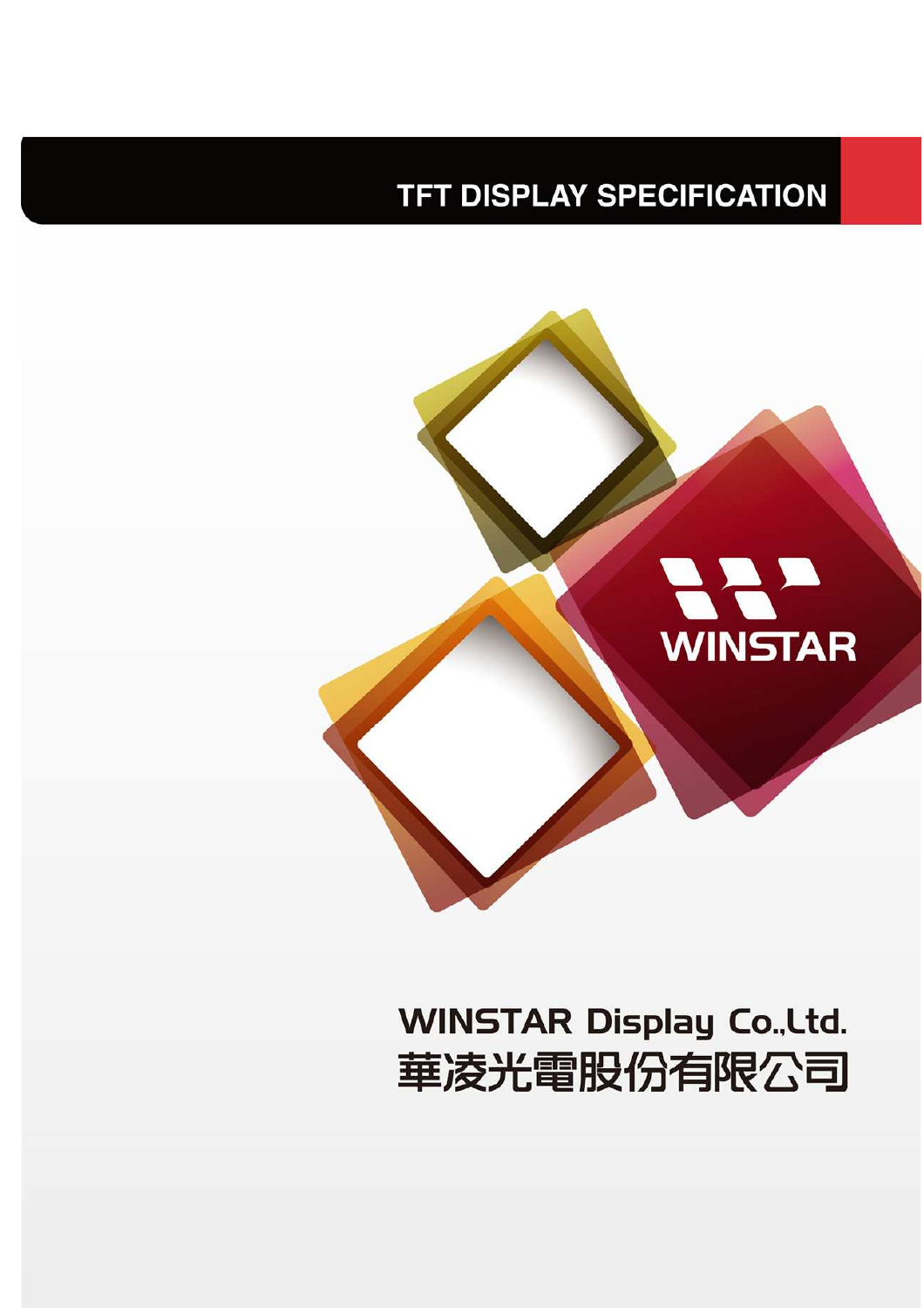



*WEB: https://www.winstar.com.tw E-mail: sales@winstar.com.tw*

#### **SPECIFICATION**

#### **MODULE NO.: WF35XSWACDNN0#**

### General Specifications

| <b>Item</b>           | <b>Dimension</b>                  | <b>Unit</b> |
|-----------------------|-----------------------------------|-------------|
| <b>Size</b>           | 3.5                               | inch        |
| Dot Matrix            | 320 x RGB x 240(TFT)              | dots        |
| Module dimension      | 76.84(W) x 63.84(H) x 3.27(D)     | mm          |
| Active area           | 70.08 x 52.56                     | mm          |
| Dot pitch             | $0.073 \times 0.219$              | mm          |
| LCD type              | TFT, normally black, Transmissive |             |
| <b>View Direction</b> | <b>Wide View</b>                  |             |
| IC<br><b>Driver</b>   | ST7272A or equivalent             |             |
| Interface             | 24-bit RGB                        |             |
| <b>Aspect Ratio</b>   | 4:3                               |             |
| <b>Backlight Type</b> | <b>LED, Normally White</b>        |             |
| <b>Touch Panel</b>    | <b>Without Touch Panel</b>        |             |
| Surface               | Glare                             |             |

\*Color tone slight changed by temperature and driving voltage.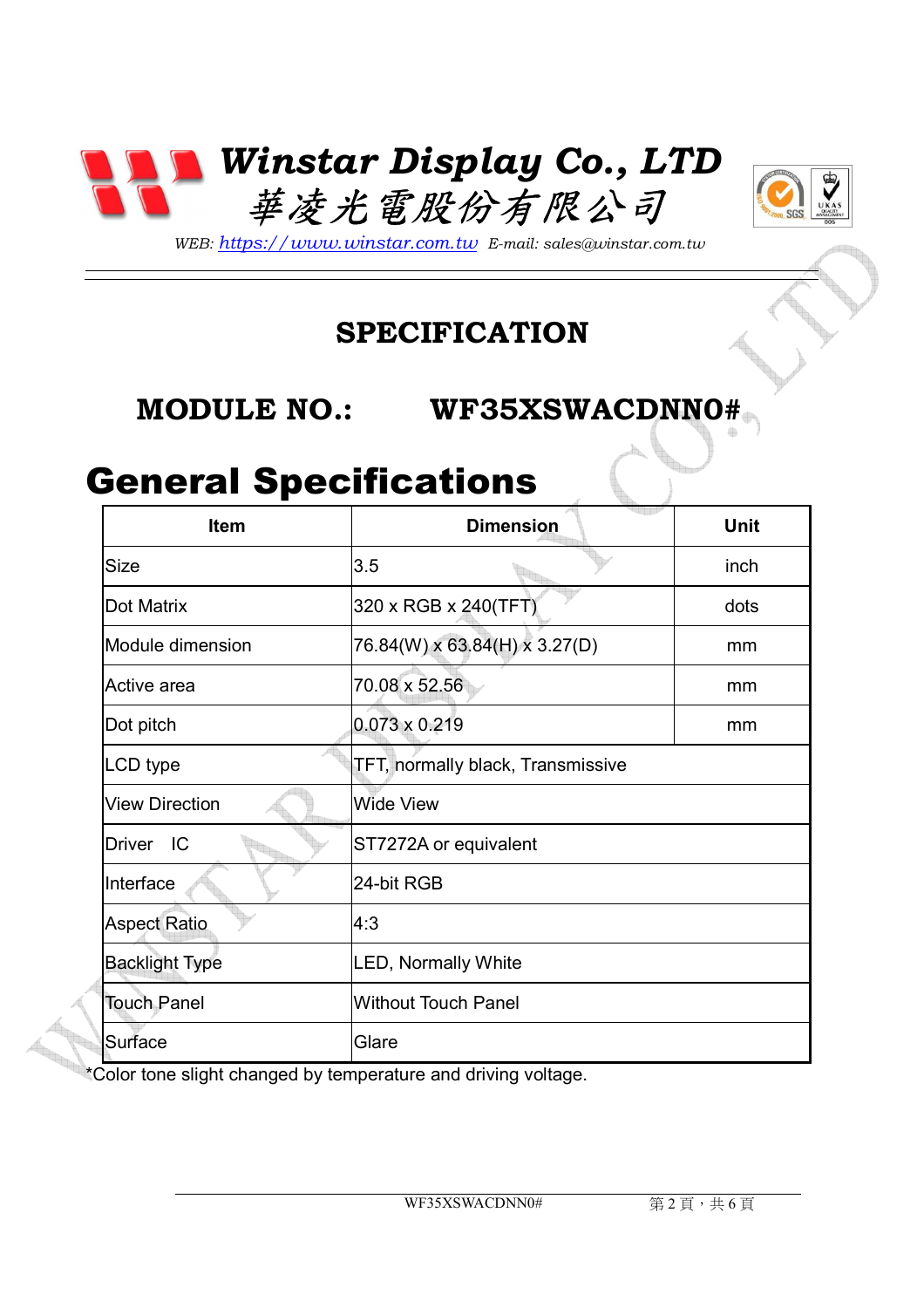# Absolute Maximum Ratings

| <b>Item</b>                  | Symbol     | Min   | Typ | <b>Max</b> | Unit   |
|------------------------------|------------|-------|-----|------------|--------|
| <b>Operating Temperature</b> | TOP        | $-30$ |     | $+85$      | $\sim$ |
| Storage Temperature          | <b>TST</b> | $-40$ |     | $+85$      | $\sim$ |

## Electrical Characteristics

**Operating conditions:** 

| <b>Item</b>            | <b>Symbol</b> | Min | <b>Typ</b> | Max | Unit |
|------------------------|---------------|-----|------------|-----|------|
| Supply Voltage For LCM | <b>VCC</b>    | 3.0 | 3.3        | 3.6 |      |
| Supply Current For LCM | ICC           |     | 20         | 30  | mA   |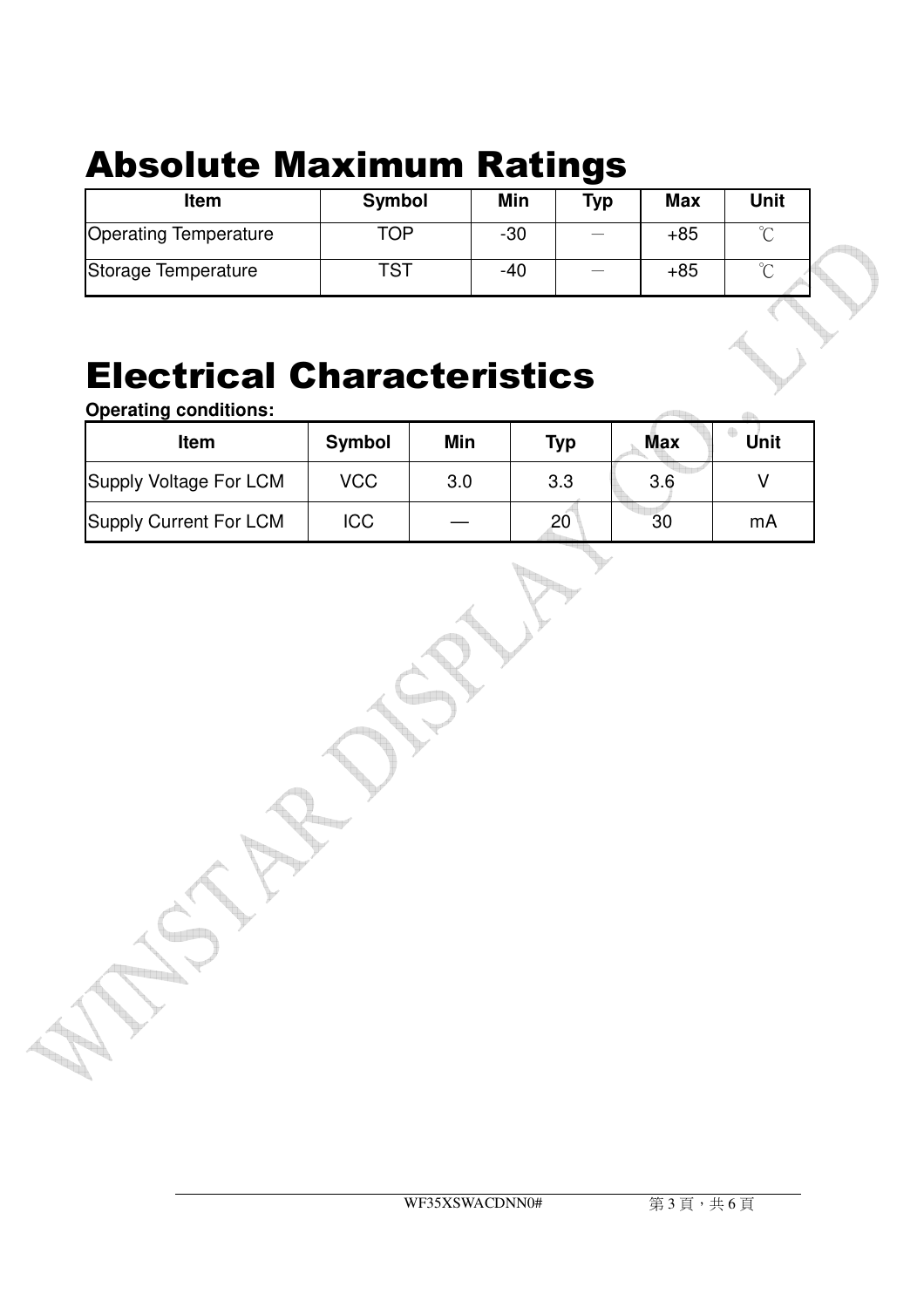# Interface

#### **LCM PIN Definition**

| Pin                     | Symbol          | <b>Function</b>                 | Remark |
|-------------------------|-----------------|---------------------------------|--------|
| $\mathbf{1}$            | LED-            | Power for LED backlight cathode |        |
| $\overline{c}$          | LED-            | Power for LED backlight cathode |        |
| 3                       | $LED+$          | Power for LED backlight anode   |        |
| $\overline{\mathbf{4}}$ | $LED+$          | Power for LED backlight anode   |        |
| 5                       | NC(YU)          | No connect                      |        |
| $\,6\,$                 | NC(XL)          | No connect                      |        |
| $\overline{7}$          | NC(SPI_IIC_SEL) | No connect                      |        |
| 8                       | /RESET          | Hardware reset                  |        |
| $\boldsymbol{9}$        | NC(CS)          | No connect                      |        |
| 10                      | NC(SDA)         | No connect                      |        |
| 11                      | NC(SCL)         | No connect                      |        |
| 12                      | B <sub>0</sub>  | Data bus                        |        |
| 13                      | <b>B1</b>       | Data bus                        |        |
| 14                      | <b>B2</b>       | Data bus                        |        |
| 15                      | B <sub>3</sub>  | Data bus                        |        |
| 16                      | B4              | Data bus                        |        |
| 17                      | B <sub>5</sub>  | Data bus                        |        |
| 18                      | B <sub>6</sub>  | Data bus                        |        |
| 19                      | B7              | Data bus                        |        |
| 20                      | G <sub>0</sub>  | Data bus                        |        |
| 21                      | G1              | Data bus                        |        |
| 22                      | G2              | Data bus                        |        |
| 23                      | G <sub>3</sub>  | Data bus                        |        |
| 24                      | G <sub>4</sub>  | Data bus                        |        |
| 25                      | G <sub>5</sub>  | Data bus                        |        |
| 26                      | G <sub>6</sub>  | Data bus                        |        |
| 27                      | G7              | Data bus                        |        |
| 28                      | R <sub>0</sub>  | Data bus                        |        |
| 29                      | R <sub>1</sub>  | Data bus                        |        |
| $30\,$                  | R <sub>2</sub>  | Data bus                        |        |
|                         |                 |                                 |        |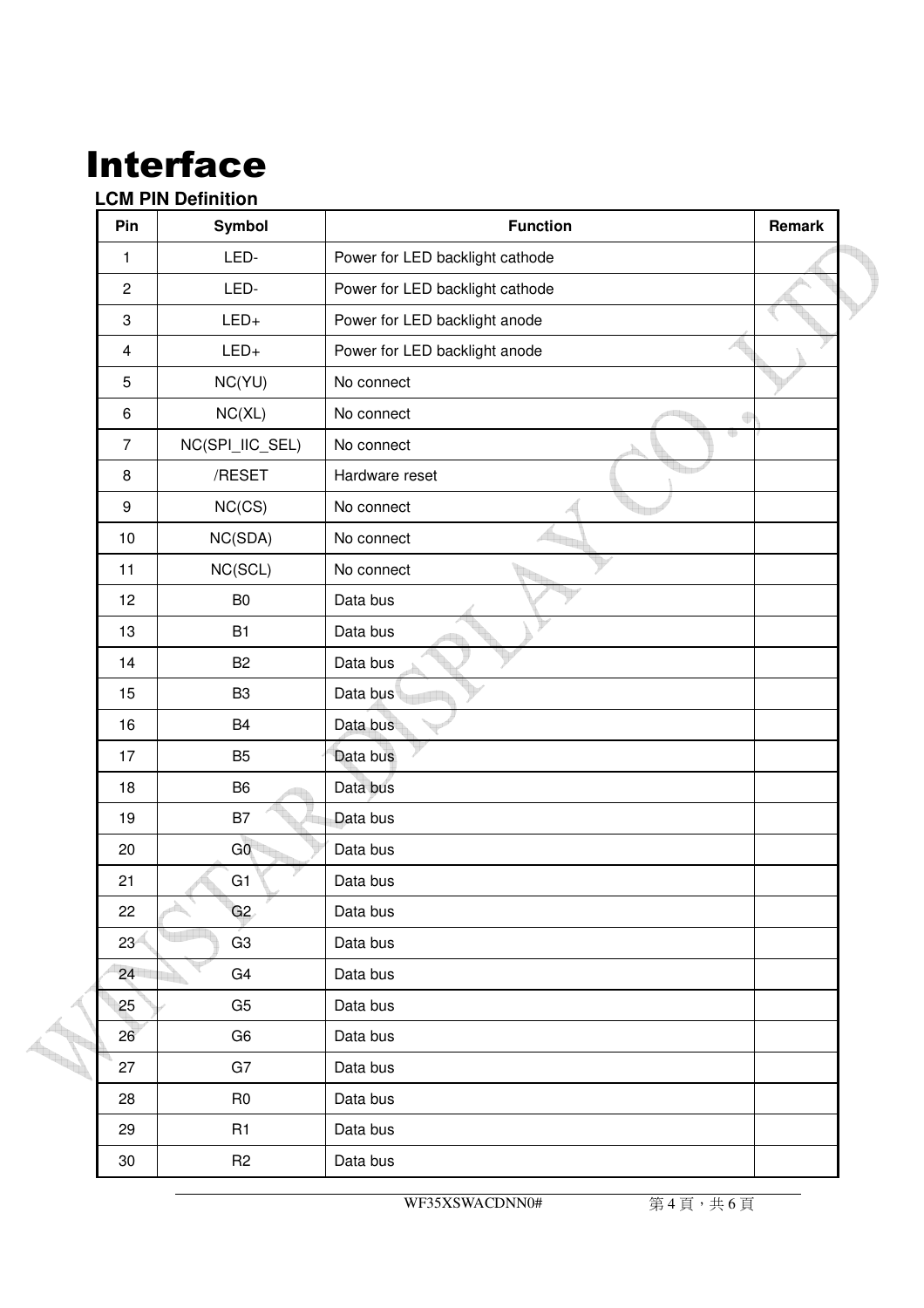| 31 | R <sub>3</sub> | Data bus                                                        |  |
|----|----------------|-----------------------------------------------------------------|--|
| 32 | R <sub>4</sub> | Data bus                                                        |  |
| 33 | R <sub>5</sub> | Data bus                                                        |  |
| 34 | R <sub>6</sub> | Data bus                                                        |  |
| 35 | R <sub>7</sub> | Data bus                                                        |  |
| 36 | <b>HSYNC</b>   | Horizontal sync signal, default is negative polarity.           |  |
| 37 | <b>VSYNC</b>   | Vertical sync signal, default is negative polarity.             |  |
| 38 | <b>DCLK</b>    | Dot-clock signal and oscillator source                          |  |
| 39 | NC(HDIR)       | No connect                                                      |  |
| 40 | NC(VDIR)       | 4<br>No connect                                                 |  |
| 41 | <b>VCC</b>     | Power Supply                                                    |  |
| 42 | <b>VCC</b>     | Power Supply                                                    |  |
| 43 | NC(YD)         | No connect                                                      |  |
| 44 | NC(XR)         | No connect                                                      |  |
| 45 | NC(PARA_SERI)  | No connect                                                      |  |
| 46 | NC(BIST_EN)    | No connect                                                      |  |
| 47 | NC(ENPROG)     | No connect                                                      |  |
| 48 | <b>NC</b>      | No connect                                                      |  |
| 49 | <b>NC</b>      | No connect                                                      |  |
| 50 | <b>NC</b>      | No connect                                                      |  |
| 51 | NC(DISP)       | No connect                                                      |  |
| 52 | DE             | Data input enable. Display access is enabled when DE is<br>"Н". |  |
| 53 | <b>GND</b>     | Ground                                                          |  |
| 54 | <b>GND</b>     | Ground                                                          |  |
|    |                |                                                                 |  |

<u> La Sil</u>

**SERVICE STATE** 

 $\overline{a}$